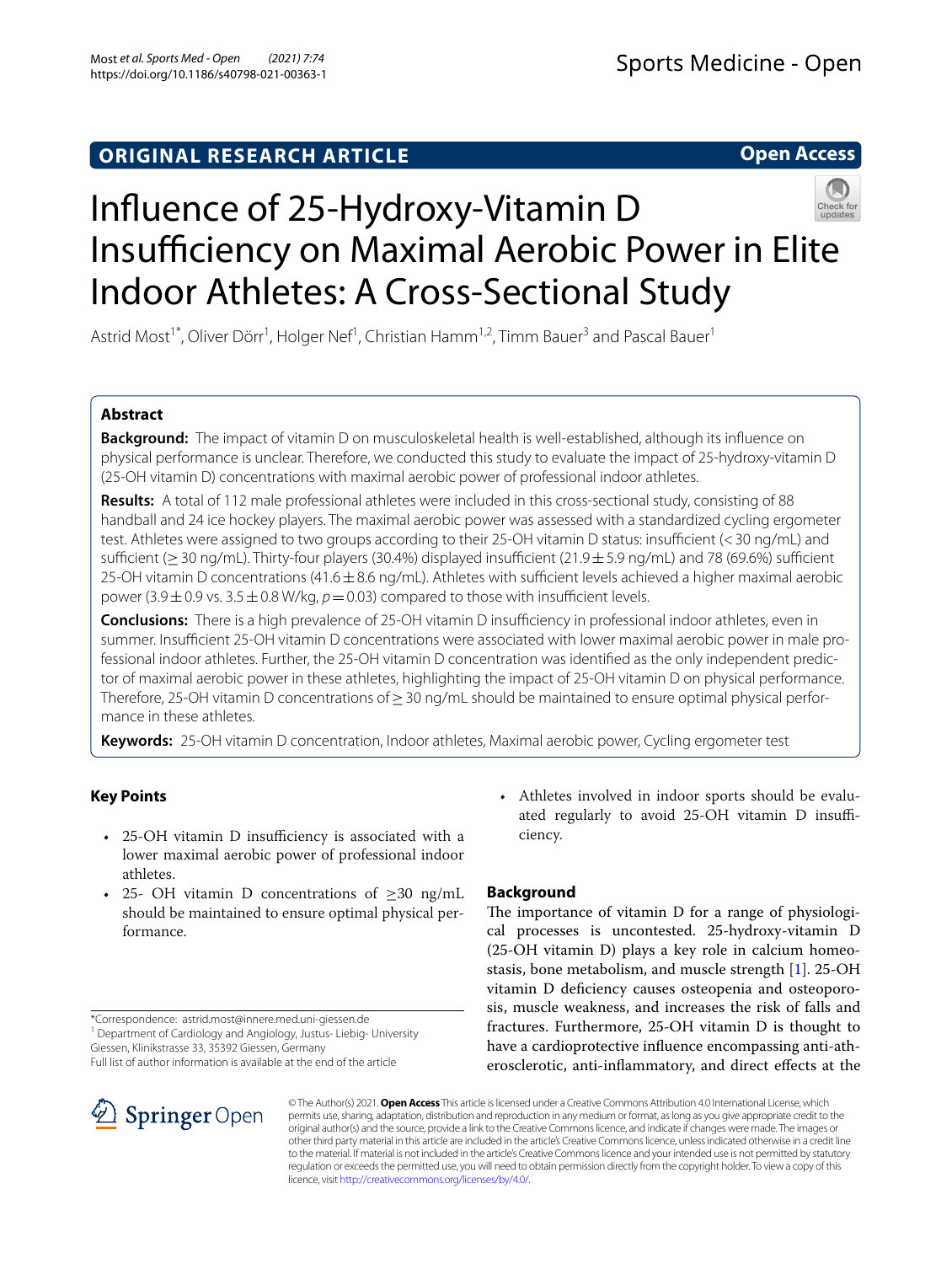myocardium [[2\]](#page-8-1). Hence, vitamin D deficiency has been associated with an increased risk of cardiovascular diseases and mortality [\[2](#page-8-1)].

Exposure to UV radiation in sunlight is required for synthesis of vitamin D in the skin; this route obtains about 90% of the required amount of vitamin D. Latitude, season of the year, time of day, age, and skin melanin content are important factors that infuence vitamin D production  $[3]$  $[3]$ . The prevalence of vitamin D deficiency is increasing in the industrialized world due to a lack of sun exposure, dietary diferences, clothing, lifestyle (sedentary lifestyle with less outdoor activity), obesity, and the use of sunscreen when outdoors  $[3-5]$  $[3-5]$ . Diet constitutes only a small source of vitamin  $D$  [[6\]](#page-8-4). Given the low amounts of vitamin D in the typical western nutrition, a vitamin D-enriched diet seems to be inefective to prevent vitamin D insufficiency  $[6]$  $[6]$ .

Most of the vitamin D efects are mediated through the vitamin D receptor, which is expressed in many tissues including parathyroid gland, kidney, intestine, ovarian tissue, in the human endometrium and bones [[7,](#page-8-5) [8](#page-8-6)]. Regardless of whether it is produced by the skin through ultraviolet (UV) B radiation or whether the source is gastrointestinal uptake, vitamin D is hydroxylated to 25-hydroxy vitamin D (abbreviated 25-OH vitamin D) in the liver by the enzyme vitamin D 25-hydroxylase. 25-OH vitamin D, the major circulating metabolite, is converted to its hormonally active metabolite form, 1,25-dihydroxy-vitamin D (also abbreviated as  $1,25(OH)2D$ ). This metabolic step occurs mainly in the kidney tubules. The enzyme  $1\alpha$ -hydroxylase, a member of the family of mitochondrial cytochrome P450 enzymes, is required for conversion and is controlled by parathyroid hormone [[5,](#page-8-3) [9](#page-8-7), [10\]](#page-8-8).

The classification of 25-OH vitamin D concentrations as deficient, insufficient, or normal is still controversial, with recommendations for the general population being inconsistent  $[11-13]$  $[11-13]$ . The main circulating metabolite, 25-OH vitamin D, is currently viewed as the parameter that best refects vitamin D status in athletes and the general population  $[2, 14-17]$  $[2, 14-17]$  $[2, 14-17]$  $[2, 14-17]$  $[2, 14-17]$ . The European guidelines recommend the optimal target 25-OH vitamin D concentration in a range of  $30-50$  ng/mL (75-125 nmol/L) [[15\]](#page-8-13), whereas the Endocrine Society considers serum 25-OH vitamin D concentrations of 40–60 ng/mL (100–150 nmol/L) as optimal levels [\[11\]](#page-8-9). Because 25-OH vitamin D concentrations of>30 ng/mL were shown to minimize bone mineralization defects and thus to maintain skeletal health  $[18]$  $[18]$ , most studies determined > 30 ng/ mL as threshold for sufficient levels  $[11, 19]$  $[11, 19]$  $[11, 19]$  $[11, 19]$ .

Several recent studies focused on the vitamin D status of athletes  $[20, 21]$  $[20, 21]$  $[20, 21]$ . The prevalance of vitamin D insuffciency in athletes has been reported to be between 42 and 83%, which is comparable to that of the general population [[3\]](#page-8-2). Farrokhyar et al. specifed in their metaanalysis that 25-OH vitamin D defciency is more common at higher latitudes, in winter and in early spring, and for indoor sport activities [\[20](#page-8-16)].

Sufficient 25-OH vitamin D concentration  $(>30 \text{ ng}/$ mL) was associated with a lower risk for muscle and bone injuries in elite ballet dancers [[1\]](#page-8-0) and stress fractures in high-risk college athletes [[22](#page-8-18)]. Recently, a positive influence of vitamin D on increasing muscle protein synthesis via vitamin D receptors has been suggested [\[2\]](#page-8-1). Hence, some researchers even regard 25-OH vitamin D>50 ng/ mL as necessary for professional athletes to ensure optimal athletic performance [[23\]](#page-8-19).

Benefcial efects of higher 25-OH vitamin D levels to improve muscle strength in elite athletes were reported [[24\]](#page-8-20). Zhang et al. demonstrated that vitamin D supplementation positively afected lower limb muscle strength in athletes, but not upper limb muscle strength or muscle power [[25\]](#page-8-21). Rockwell et al. pointed out that vitamin D supplementation is an efficacious strategy to maintain 25-OH vitamin D during the fall season training and to enhance some aspects of strength/power and fat-free mass in swimmers [\[26](#page-8-22)].

In addition, one study found positive correlations of 25-OH vitamin D status with both muscle strength and  $VO2_{\text{max}}$  in professional soccer players [[27\]](#page-8-23). In contrast, other researchers found no correlation of 25-OH vitamin D concentration with  $VO2_{\text{max}}$  [\[28](#page-8-24)].

The aim of our cross-sectional study was to assess the relationship between 25-OH vitamin D concentrations and maximal aerobic power, assessed with a standardized exhaustive cycling exercise test, in a homogenous cohort of male professional indoor athletes, referred for routine pre-season clinical examination. We hypothesized that athletes with vitamin D insufficiency would achieve a lower peak performance compared to those with sufficient concentrations.

# **Methods**

# **Study Cohort**

This cross-sectional study was carried out in Giessen, Germany, near 50° N latitude during a routine pre-season medical monitoring program after a six-week free interval in terms of competition and team training in July of the years 2015 to 2017. One hundred twelve healthy, injury-free male athletes, consisting of 88 professional handball and 24 ice hockey players, were included. All athletes were Caucasians; none of them were regular sunbed users, took vitamin supplements or showed signs of hypovitaminosis. The youngest included athlete was 18 and the oldest 38 years old.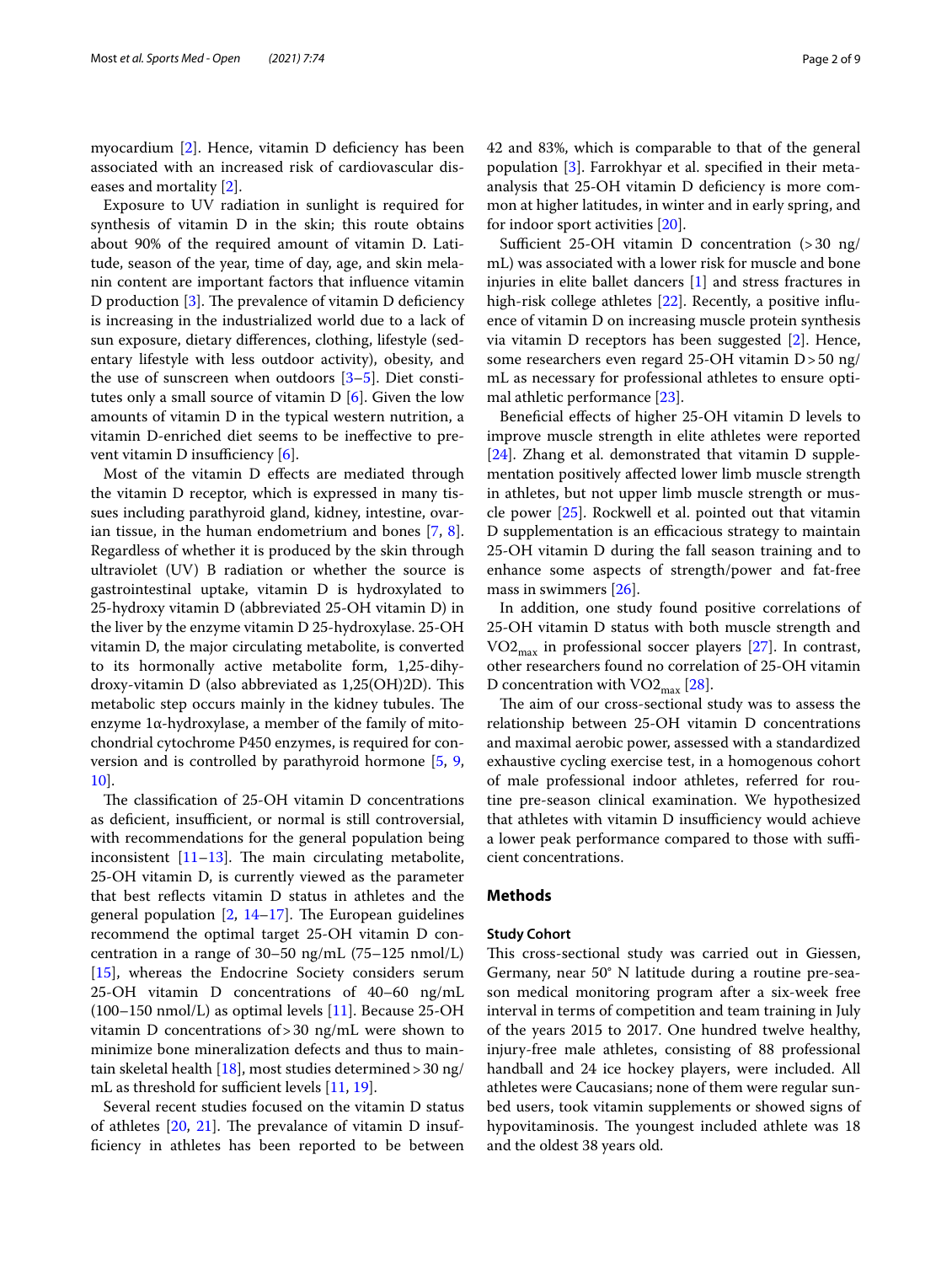Medical history, nutrient supplementation, age, weight, height, and body mass index were documented. Professional training duration (years) and training amount per week (hours) were recorded. Furthermore, a physical examination was carried out. 25-OH vitamin D, calcium, and parathyroid hormone concentrations were measured in venous blood samples.

Blood samples were drawn from an antecubital vein in a sitting position. Blood samples for plasma analyses were collected into two 7.5-mL S-Monovette® tubes (Sarstedt AG & Co. KG, Germany), one containing lithium heparin. An additional 2.7-mL sample, with dipotassium ethylene diamine tetra-acetic acid (K2EDTA) as anticoagulant, was acquired (Sarstedt AG & Co. KG, Germany). Within 30 min of blood sampling, automated analysis was performed in the laboratory of the university hospital Giessen. Serum 25-OH vitamin D concentrations were determined with a Liaison diagnostic system (DiaSorin, Stillwater, MN, USA) by chemiluminescent immunoassay (CLIA). The range of detection is 4–150 ng/mL with a precision of 5.0% CV and an accuracy SD of 1.2. Parathyroid hormone was analyzed using an electrochemiluminescent immunoassay (Elecsys PTH  $(1-84)$ <sup>®</sup>, Roche Diagnostics, Germany), which measures the circulating active parathyroid hormone. The range of detection is 5.5–2300 pg/mL with a precision range of 2.5% to 3.4% CV. Furthermore, calcium levels, a complete blood cell count and a basic metabolic panel including electrolytes, were assessed and analyzed by a Modular Analytics E 170 module (Roche Diagnostics, Mannheim, Germany).

Based on recently published data and guideline recommendations, the following threshold ranges for 25-OH vitamin D were used: 25-OH vitamin D concentrations of  $<$  30 ng/mL were determined as insufficient, and  $\geq$  30 ng/mL were regarded as sufficient concentrations [\[5](#page-8-3)]. To ensure comparability with other studies, we additionally divided the athletes into four subgroups, according to their respective 25-OH vitamin D concentrations: <20 ng/mL,  $\geq$ 20–<30 ng/mL,  $\geq$ 30–<50 ng/mL and  $\geq$  50 ng/mL.

Our local ethics committee approved the study protocol (ethics approval number AZ 205/15). Each athlete gave written informed consent. This study was performed in accordance with the standard of ethics outlined in the Declaration of Helsinki [[29\]](#page-8-25).

## **Exercise Testing**

The exercise test was performed between 12:00 pm and 02:00 pm and was scheduled after a 6-week competitionfree interval. Athletes did their last training session 36 h prior to the exercise test. The last allowed food intake was up to  $3$  h before the investigation. There were no restrictions on fuid intake apart from alcohol consumption, which was prohibited the two days prior to commencement of the study. The day before the examination athletes had to abstain from physical exertion.

A progressive, maximal-load cycling ergometer test with concurrent brachial blood pressure measurement and ECG recording was performed (Schiller AG®, Obfelden, Switzerland). The exercise test protocol started with a load level of 100 Watt (W) after a 2-min warmup period at 50 W. Loads were increased by 50 W every 2 min until exhaustion, which was defned as the participants' inability to maintain the load for 2 min. The load was then decreased to 25 W for 3 min of active recovery followed by a 2-min cool-down period at rest. The test concluded with a fnal ECG recording and a brachial blood pressure measurement. We assessed the maximal aerobic power of the athletes, maximum heart rate, heart rate at rest and after the exercise test, and systolic and diastolic brachial blood pressure at rest, during, and after exercise.

## **Sun Exposure**

The sun exposure questionnaire concerning individual daily sun exposure during the two weeks prior to the examination had been validated for healthy Caucasians [[30\]](#page-8-26). There were three choices for the amount of time spent outdoors each day, and the answers were scored using a point system (0 points for  $<$  5 min, 1 point for 5–30 min, and 2 points for>30 min). Four choices of clothing or skin exposure while outdoors were assigned points (1 point for face and hands only; 2 points for face, hands and arms; 3 points for face, hands and legs; and 4 points for bathing suit). A total score to estimate their mean weekly sun exposure resulting from the answers was then calculated. The sum of the daily products of time outdoors and skin exposure defned the score for one day, with a minimum score of "0" (lowest amount of time spent outdoors and lowest amount of skin exposed) and a maximum score of "8" (outdoors for more than 30 min in a bathing suit every day). All seven-day sun exposure scores were summed to give the weekly sun exposure score (minimum =  $0$ , maximum =  $56$ ).

# **Statistical Analysis**

Results are presented as means±standard deviation (SD) for normally distributed data. After testing for normality of the distribution, data were evaluated using the unpaired Student's t test or the Mann–Whitney U test, as appropriate. The differences between the independent groups were analyzed using the Mann–Whitney U test and ANOVA.

Bivariate relations were analyzed using Spearman correlation coefficient. Pearson's correlation was used to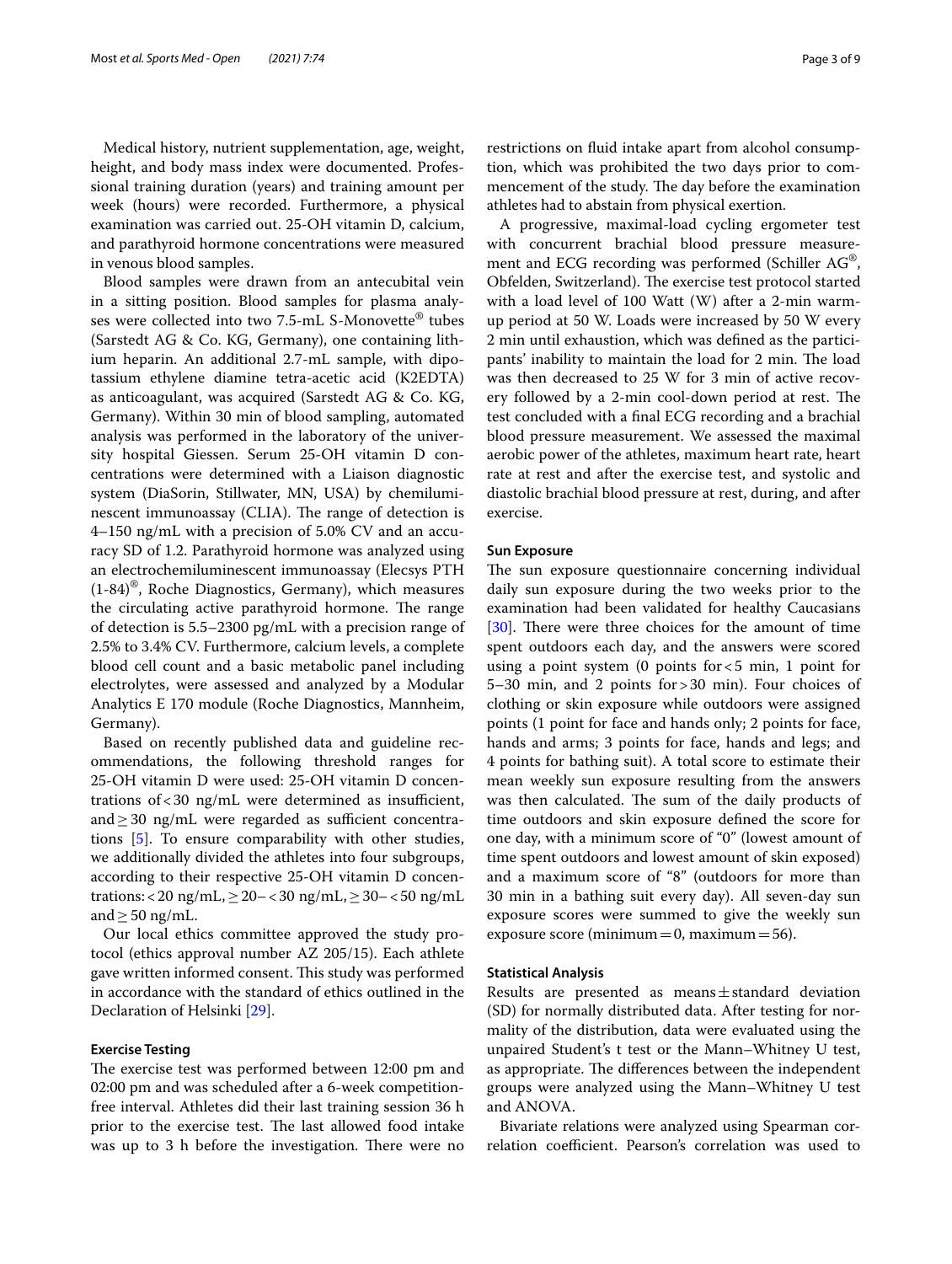# <span id="page-3-0"></span>**Table 1** Characteristics of all 112 athletes

| <b>Characteristics</b>         | <b>Minimum</b> | <b>Maximum</b> | Mean $\pm$ SD   |
|--------------------------------|----------------|----------------|-----------------|
| Age (years)                    | 18             | 38             | $26.1 \pm 5.2$  |
| Weight (kg)                    | 64.4           | 123.0          | $92.9 \pm 10.7$ |
| Height (cm)                    | 169.0          | 204.0          | $189.6 + 7.4$   |
| Body mass index ( $kg/m2$ )    | 22.0           | 33.0           | $75.8 + 1.8$    |
| Professional training (years)  | 1.0            | 22.0           | $9.9 + 5.2$     |
| Training time per week (hours) | 9.3            | 23.3           | $16.9 \pm 3.5$  |

Values are reported as means  $\pm$  standard deviation (SD), maximum and minimum

determine linear correlations between anthropometric parameters, training data, 25-OH vitamin D, and maximal aerobic power, assessed by cycle ergometer and displayed as W/kg.

We performed multiple regression analyses to explore possible linear associations across the anthropometric parameters and training data with the maximal aerobic power, assessed as W/kg. We therefore determined different statistical models. In model 1, we used 25-OH vitamin D, age, weight and height as predictors of the regression model, and the maximal aerobic power as continuous dependent variable. Further, in model 2, we used age, weight, height, 25-OH vitamin D, parathyroid hormone, training per week and training history as predictors of the regression model and, again, the maximal aerobic power as continuous dependent variable. Statistical significance was set at  $p < 0.05$  (two-tailed) for all measurements. All statistical analyses were performed using the statistical software SPSS 25.0 for Mac (Statistical Package for the Social Sciences, Chicago, IL, USA).

# **Results**

The 112 male professional indoor athletes (88 handball players, 24 ice hockey players) had participated in professional training for  $9.9 \pm 5.2$  years with a mean training

<span id="page-3-1"></span>**Table 2** Characteristics of athletes with insufficient (<30 ng/mL) and sufficient ( $\geq$ 30 ng/mL) serum 25-OH vitamin D concentrations

| <b>Characteristics</b>                  | Insufficient     | <b>Sufficient</b>           | p value |
|-----------------------------------------|------------------|-----------------------------|---------|
|                                         | $(<$ 30 ng/mL)   | $( \geq 30 \text{ ng/mL} )$ |         |
|                                         | $n = 34$         | $n = 78$                    |         |
|                                         | Mean $\pm$ SD    | Mean $\pm$ SD               |         |
| Serum 25-OH vitamin D (ng/mL)           | $21.9 \pm 5.9$   | $41.6 \pm 8.6$              | < 0.001 |
| Age (years)                             | $27.4 \pm 5.9$   | $25.6 \pm 4.8$              | 0.13    |
| Weight (kg)                             | $93.5 \pm 11.1$  | $92.6 \pm 10.6$             | 0.66    |
| Height (cm)                             | $190.0 \pm 8.1$  | $189.4 \pm 7.2$             | 0.71    |
| Body mass index ( $kg/m2$ )             | $25.8 \pm 1.5$   | $25.8 \pm 1.9$              | 0.81    |
| Training time per week (h)              | $16.2 \pm 3.7$   | $17.2 \pm 3.4$              | 0.28    |
| Professional training (years)           | $10.23 \pm 5.8$  | $9.82 \pm 5$                | 0.77    |
| Parathyroid hormone (ng/mL)             | $40.5 \pm 16.0$  | $32.0 \pm 18.2$             | 0.02    |
| Calcium (mmol/l)                        | $2.3 \pm 0.14$   | $2.4 \pm 0.1$               | 0.14    |
| Hemoglobin (g/dl)                       | $14.8 \pm 1.0$   | $15.0 \pm 0.9$              | 0.40    |
| Hematocrit (%)                          | $42.5 \pm 2.4$   | $42.6 \pm 2.3$              | 0.86    |
| Ferritin (ng/ml)                        | $108.0 \pm 52.5$ | $139.5 \pm 73.3$            | 0.05    |
| Magnesium (mmol/l)                      | $0.82 \pm 0.07$  | $0.82 \pm 0.05$             | 0.98    |
| Maximal aerobic power (w/kg)            | $3.5 \pm 0.8$    | $3.9 \pm 0.9$               | 0.03    |
| Maximal workload (watt max.)            | 330.9 ± 85.7     | $363.1 \pm 94.0$            | 0.08    |
| Heart rate at rest (bpm)                | $58.5 \pm 8.6$   | $58.8 \pm 10.9$             | 1.00    |
| Maximum heart rate (bpm)                | $175 \pm 16.4$   | $176.9 \pm 10.0$            | 0.62    |
| Systolic blood pressure at rest (mmHq)  | $119.1 \pm 11.4$ | $120.1 \pm 8.3$             | 0.58    |
| Diastolic blood pressure at rest (mmHq) | $80.2 \pm 7.2$   | 74.7 ± 6.9                  | 0.004   |
| Max. systolic blood pressure (mmHq)     | $186.3 \pm 18.7$ | 193.7±21.2                  | 0.14    |
| Max. diastolic blood pressure (mmHq)    | $86.8 \pm 6.7$   | $87.3 \pm 9.9$              | 0.79    |
| LVEF (%; echocardiography)              | $66.5 \pm 4.7$   | $65.5 \pm 4.6$              | 0.40    |
| Stroke volume (ml, echocardiography)    | $84.0 \pm 17.5$  | $87.5 \pm 17.4$             | 0.51    |

Values are specified as means  $\pm$  standard deviation (SD)

Significant difference ( $p$  < 0.05)

 $W=$  watt, max.  $=$  maximum, bpm  $=$  beats per minute, LVEF  $=$  left ventricular ejection fraction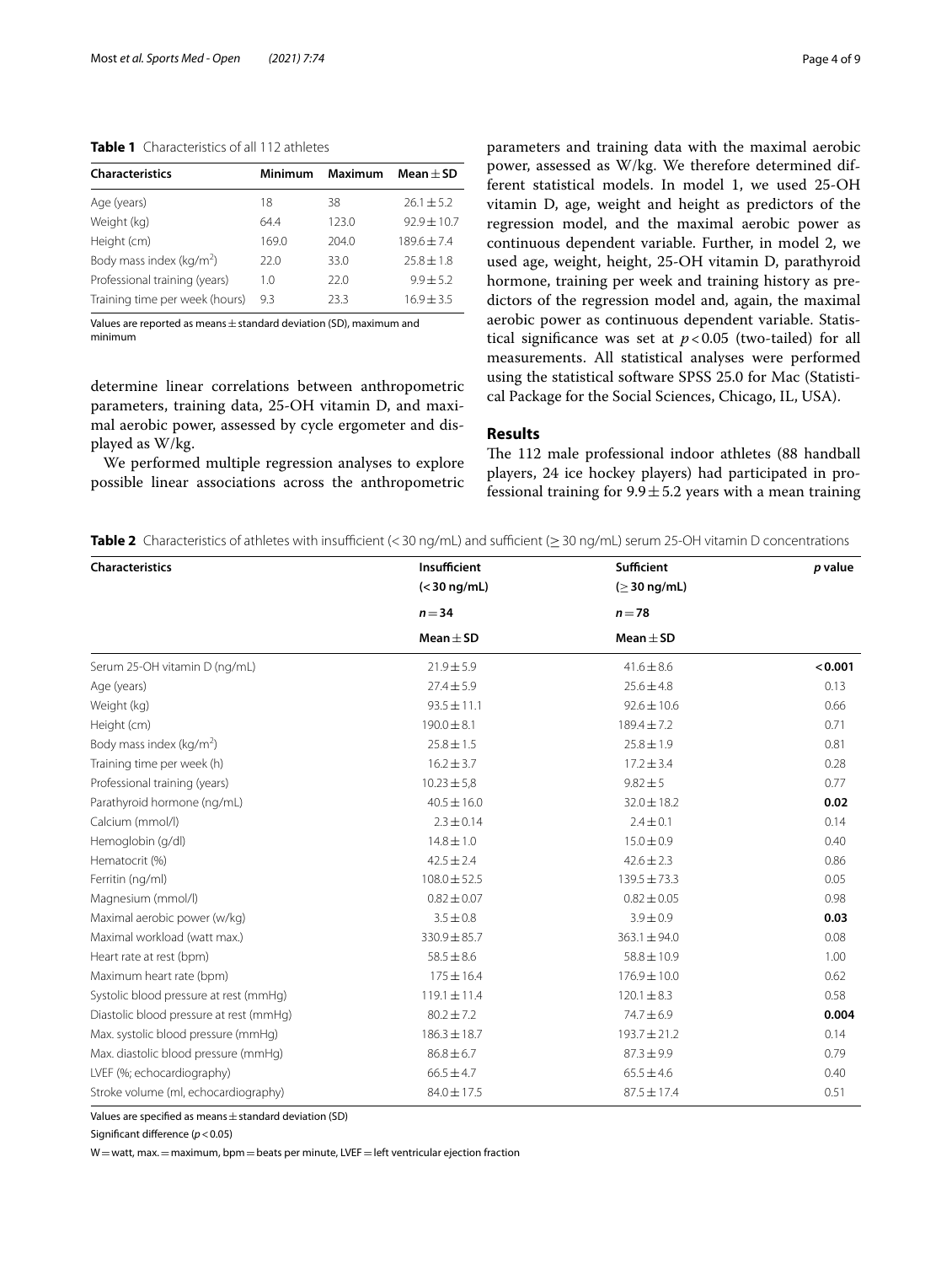<span id="page-4-0"></span>

|                               | Serum 25- OH vitamin D concentrations     |                                                  |                                                  |                                              |  |  |
|-------------------------------|-------------------------------------------|--------------------------------------------------|--------------------------------------------------|----------------------------------------------|--|--|
|                               | $<$ 20 ng/mL<br>$(n=10)$<br>Mean $\pm$ SD | $\geq$ 20-<30 ng/mL<br>$(n=24)$<br>Mean $\pm$ SD | $\geq$ 30-<50 ng/mL<br>$(n=61)$<br>Mean $\pm$ SD | $\geq$ 50 ng/mL<br>$(n=17)$<br>Mean $\pm$ SD |  |  |
|                               |                                           |                                                  |                                                  |                                              |  |  |
|                               |                                           |                                                  |                                                  |                                              |  |  |
| Age (years)                   | $26.3 \pm 7$                              | $27.8 \pm 5.4$                                   | $25.5 \pm 5.1$                                   | $25.6 \pm 3.9$                               |  |  |
| Height (cm)                   | $192 + 7$                                 | $189 + 8.4$                                      | $189 + 7.5$                                      | $190 + 6$                                    |  |  |
| Weight (kg)                   | $93.8 \pm 9.8$                            | $93.5 \pm 11.8$                                  | $91.5 \pm 10.2$                                  | $96.5 \pm 11.1$                              |  |  |
| BMI ( $kg/m2$ )               | $25.8 \pm 1.36$                           | $26 \pm 1.56$                                    | $25.2 \pm 1.72$                                  | $26.5 \pm 2.33$                              |  |  |
| PTH (ng/mL)                   | $48.8 \pm 10.2$                           | $37.3 \pm 17$                                    | $34.1 \pm 19$                                    | $24.3 \pm 12.8$ <sup>a</sup>                 |  |  |
| Calcium (mmol/L)              | $2.36 \pm 0.1$                            | $2.3 \pm 0.1$                                    | $2.39 \pm 0.08$                                  | $2.4 \pm 0.07$                               |  |  |
| Serum 25-OH vitamin D (ng/mL) | $14.6 \pm 3.9$                            | $25.8 \pm 2.7^a$                                 | $38.6 \pm 5.2^{\text{a}}$ <sup>b</sup>           | $56.5 \pm 5.2^{\rm a/b/c}$                   |  |  |
| Maximal workload (W)          | $295 + 48$                                | 340±74                                           | $351 \pm 58^a$                                   | $406 \pm 30^{\rm a}/{\rm b}$                 |  |  |
| Maximal aerobic power (W/kg)  | $3.18 \pm 0.64$                           | $3.59 \pm 0.71$                                  | $3.85 \pm 0.46^a$                                | $4.24 \pm 0.36^{\rm a}/^{\rm b}$             |  |  |
| Maximum heart rate (bpm)      | $175 \pm 15$                              | $175 \pm 17$                                     | $176 \pm 10$                                     | $177 \pm 10$                                 |  |  |
| Maximum SBP (mmHg)            | $183 \pm 19$                              | $187 + 19$                                       | $193 \pm 19.5$                                   | $195 \pm 26$                                 |  |  |
| Maximum DBP (mmHg)            | $86.7 \pm 5.6$                            | $86.8 \pm 7.4$                                   | $86.8 \pm 9.7$                                   | $88.8 \pm 11$                                |  |  |
| Resting heart rate (bpm)      | $59.2 \pm 10$                             | $58.2 \pm 8$                                     | $58.2 \pm 10$                                    | $59.3 \pm 13.9$                              |  |  |
| Resting SBP (mmHg)            | $120 \pm 12$                              | $119 \pm 12$                                     | $119 + 7.4$                                      | $126 + 9$                                    |  |  |
| Resting DBP (mmHg)            | $81.6 \pm 5$                              | 79.4 ± 10.3                                      | 74.9 $\pm$ 6.2 <sup>a</sup>                      | 74.1 $\pm$ 8.9 <sup>a</sup> / <sup>b</sup>   |  |  |
| SEP (points)                  | $73.2 \pm 23.8$                           | $75.5 \pm 20.1$                                  | $78.6 \pm 15$                                    | $80.6 \pm 28.5$                              |  |  |

See Additional file [1](#page-7-0) for specific *p* values. Bold text signifies significant differences. Values are given as means ± standard deviation (SD) and as median with interquartile ranges (IOR)

BMI=body mass index; PTH=parathyroid hormone; SE  $p$ =sun exposure points (measured over the two weeks prior to examination; maximum 112 points)

**a** Signifcant diference vs. concentrations of<20 ng/mL (*p*<0.05);

**<sup>b</sup>** Signifcant diference vs. concentrations of≥20-<30 ng/mL (*p*<0.05);

**c** Signifcant diference vs. concentrations of≥30-<50 ng/mL (*p*<0.05)

time of  $16.9 \pm 3.5$  h per week. They were  $26.1 \pm 5.2$  years old (between 18 to 38 years),  $189.6 \pm 7.4$  cm tall, and the body mass index (BMI) was  $25.8 \pm 1.8$  kg/m<sup>2</sup>. Detailed data are given in Tables [1](#page-3-0) and [2.](#page-3-1)

The mean serum concentration of 25-OH vitamin D was  $36.4 \pm 12.4$  ng/mL for all athletes with a maximum value of 70.7 ng/mL and a minimum value of 8.4 ng/mL. Thirty-four athletes (30.4%) were found to be 25-OH vitamin D insufficient ( $21.9 \pm 5.9$  ng/mL) and 78 players (69.6%) displayed sufficient concentrations  $(41.6 \pm 8.6 \text{ ng}/$ mL).

The mean calcium level was  $2.4 \pm 0.1$  mmol/l for the entire cohort (insufficient 25-OH vitamin D group  $2.3 \pm 0.14$  mmol/l versus sufficient group  $2.4 \pm 0.1$  mmol/l) and the mean parathyroid hormone concentration was  $34.6 \pm 18.0$  pg/mL. Lower parathyroid hormone concentrations were observed in athletes with sufficient 25-OH vitamin D blood levels than in those with insufficiency  $(32.0 \pm 18.2 \text{ vs. } 40.5 \pm 16.0 \text{ ng/mL};$  $p=0.02$ ). Other blood parameters such as hemoglobin, hematocrit, ferritin and magnesium did not differ significantly between the two groups. Athletes with sufficient 25-OH vitamin D concentrations achieved a signifcantly

 $(p = 0.05)$  higher performance level than athletes with insufficient concentrations  $(3.9 \pm 0.9$  versus  $3.5 \pm 0.8$  W/ kg).

There were no significant differences regarding age, height, weight, body mass index, sun exposure points, or training history between athletes in the sufficient versus insufficient groups. Correspondingly, heart rate at rest, maximum heart rate, systolic blood pressure at rest, maximum systolic blood pressure, maximum diastolic blood pressure, left ventricular ejection fraction (LVEF) and stroke volume did not difer signifcantly between the two groups. In contrast, diastolic blood pressure at rest was significantly lower in the sufficient group (74.7 $\pm$ 6.9; versus 80.2 $\pm$ 7.2, *p*=0.004). These results are shown in Table [2](#page-3-1).

Finally, we divided the athletes into additional groups of 25-OH vitamin D concentrations as described above (<20 ng/mL,≥20–<30 ng/mL,≥30–<50 ng/mL and  $\geq$  50 ng/mL) to investigate between-group differences (Table [3](#page-4-0) and Additional fle [1\)](#page-7-0).

Athletes with 25-OH vitamin D concentrations≥50 ng/mL displayed signifcantly lower parathyroid hormone concentrations than participants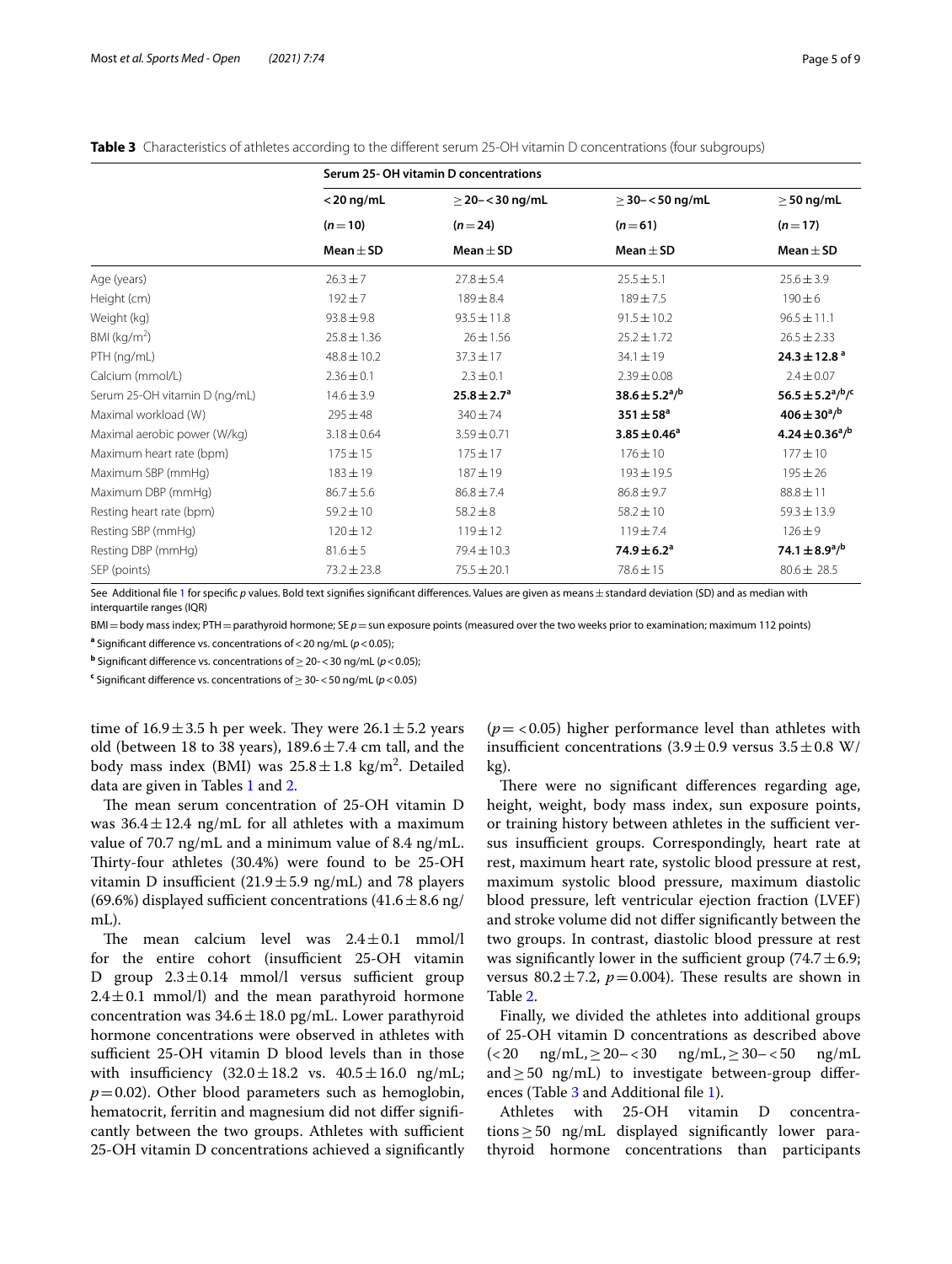with 25-OH vitamin D concentrations<20 ng/mL  $(p=0.004)$ . Additionally, they had a significantly lower diastolic blood pressure at rest  $(p=0.039)$  than athletes with concentrations of  $\geq$  20– $\lt$  30 ng/mL. Participants with 25-OH vitamin D concentrations≥30 ng/mL ( $≥$ 30-<50 ng/mL and $≥$ 50 ng/mL) had a significantly lower ( $p < 0.05$ ) diastolic blood pressure at rest (74.9  $\pm$  6.2 and  $74.1 \pm 8.9$  mmHg, respectively) than athletes with concentrations < 20 ng/mL (81.6  $\pm$  5 mmHg).

In addition, athletes with 25-OH vitamin D concentrations  $\geq$  30 ng/mL ( $\geq$  30– $\lt$  50 ng/mL and  $\geq$  50 ng/ mL) achieved a significantly  $(p<0.05)$  higher maximum workload and maximal aerobic power than athletes with 25-OH vitamin concentrations < 20  $\text{ng/mL}$ . This significant difference  $(p=0.049)$  was also observed when comparing the groups with concentrations of  $\geq$  50 ng/ mL  $(406 \pm 30 \text{ W}, 4.24 \pm 0.36 \text{ W/kg})$  with the group of  $\geq$  20– < 30 ng/mL (340 ± 74 W, 3.59 ± 0.71 W/kg).

There were no significant correlations between 25-OH vitamin D concentrations, age  $(r=-0.084, p=0.38)$ , body height (*r*= −0.67, *p*=0.48), weight (*r*= −0.009,  $p=0.92$ ), BMI ( $r=0.065$ ,  $p=0.49$ ), professional training time  $(r = -0.214, p = 0.42)$  and training time per week  $(r=0.116, p=0.30)$ . Though, we found a positive correlation between 25-OH vitamin D concentrations and maximal aerobic power ( $r = 0.555$ ,  $p = 0.03$ ).

We performed multiple regression analyses to explore possible linear associations across the anthropometric parameters and training data with the maximal aerobic power, assessed as W/kg. We therefore determined different statistical models.

In model 1, we used 25-OH vitamin D, age  $(\beta = 0.009,$ *p*=0.925), weight (*β*=−0.181, *p*=0.692) and height  $(\beta = 0.123, p = 0.834)$  as independent predictors of the maximal aerobic power. This model was not able to predict maximal aerobic power  $(p=0.054, r^2=0.042,$ *F*=2.631, Durbin–Watson 2.132). With the Durbin– Watson statistic indicating no collinearity between the predictors, the results suggest that only 25-OH vitamin D  $(\beta=0.227, p=0.017)$  significantly predicts maximal aerobic power.

An extended model that included as independent predictors parathyroid hormone ( $\beta$  = 0.059,  $p$  = 0.644), training per week ( $\beta$ =0.083,  $p$ =0.510) and training history (*β*=−0.186, *p*=0.686) in addition to 25-OH vitamin D (*β*=0.296, *p*=0.018), age (*β*=0.181, *p*=0.692), weight (*β*=0.169, *p*=0.171) and height (*β*=0.175, *p*=0.356), did not change the result. The extended model was not able to predict maximal aerobic power  $(p=0.276,$ *r* <sup>2</sup>=0.020, *F*=1.282, Durbin–Watson 2.209). Again, 25-OH vitamin D remained as the only signifcant predictor of maximal aerobic power.

In single linear regression analysis with 25-OH vitamin D concentration as the only predictor of maximal aerobic power, it was found that 25-OH vitamin D concentration signifcantly predicted maximal aerobic power (*r* <sup>2</sup>=0.052, *p*=0.016, *F* (1.112)=5.986, Durbin–Watson statistic 2.188). The regression result is shown in Fig. [1](#page-6-0).

## **Discussion**

This cross-sectional study examined the relationship between 25-OH vitamin D concentrations and maximal aerobic power in male professional indoor athletes.

Our main finding was that athletes with sufficient 25-OH vitamin D concentrations displayed a higher maximal aerobic power compared with athletes with insufficient 25-OH vitamin D concentrations. Further, 25-OH vitamin D concentrations predicted maximal aerobic power in multivariate regression analyses.

We report a high prevalence of 25-OH vitamin D insuffciency (30.4%) even in summer, when 25-OH vitamin D levels are expected to peak. Our data were collected following a six-week competition-free interval after summer holidays. Consequently, we measured a high sun exposure score without diferences between athletes with sufficient versus those with insufficient 25-OH vitamin D values. Several studies have documented seasonal diferences in 25-OH vitamin D concentrations in athletes [[3,](#page-8-2) [16\]](#page-8-27) with indoor athletes being at higher risk for developing 25-OH vitamin D insufficiency  $[2, 24]$  $[2, 24]$  $[2, 24]$  $[2, 24]$ . This unmasks the problem inherent in using this validated sun exposure score questionnaire, which only evaluates the sun exposure during the preceding 2 weeks. In addition, the widespread use of sunscreen is not considered, which constitutes a major limitation of this measurement method.

Other studies found a higher prevalence of 25-OH vitamin D insufficiency in athletes  $[21, 31]$  $[21, 31]$  $[21, 31]$  $[21, 31]$  with 79.3% of the players of the National Basketball Association (NBA) being classified as either vitamin D deficient  $\langle$  < 20 ng/ mL) or insufficient  $(20-32 \text{ ng/mL})$  [[31](#page-8-28)]. These differences might be explained with the cohorts investigated, as a higher percentage of these basketball players were African Americans, and dark skin constitutes a well-known risk for vitamin D defciency.

The main finding of our study is the significant correlation of 25-OH vitamin D concentrations with maximal aerobic power. Athletes with insufficient 25-OH vitamin D concentrations displayed a lower maximal aerobic power than those with sufficient concentrations.

The results of studies investigating the associations of 25-OH vitamin D with exercise performance in athletes have been inconclusive [\[24](#page-8-20), [27](#page-8-23), [32](#page-8-29), [33](#page-8-30)]. In general, given the inconsistent definitions of insufficient 25-OH vitamin D concentrations in the literature, a comparison between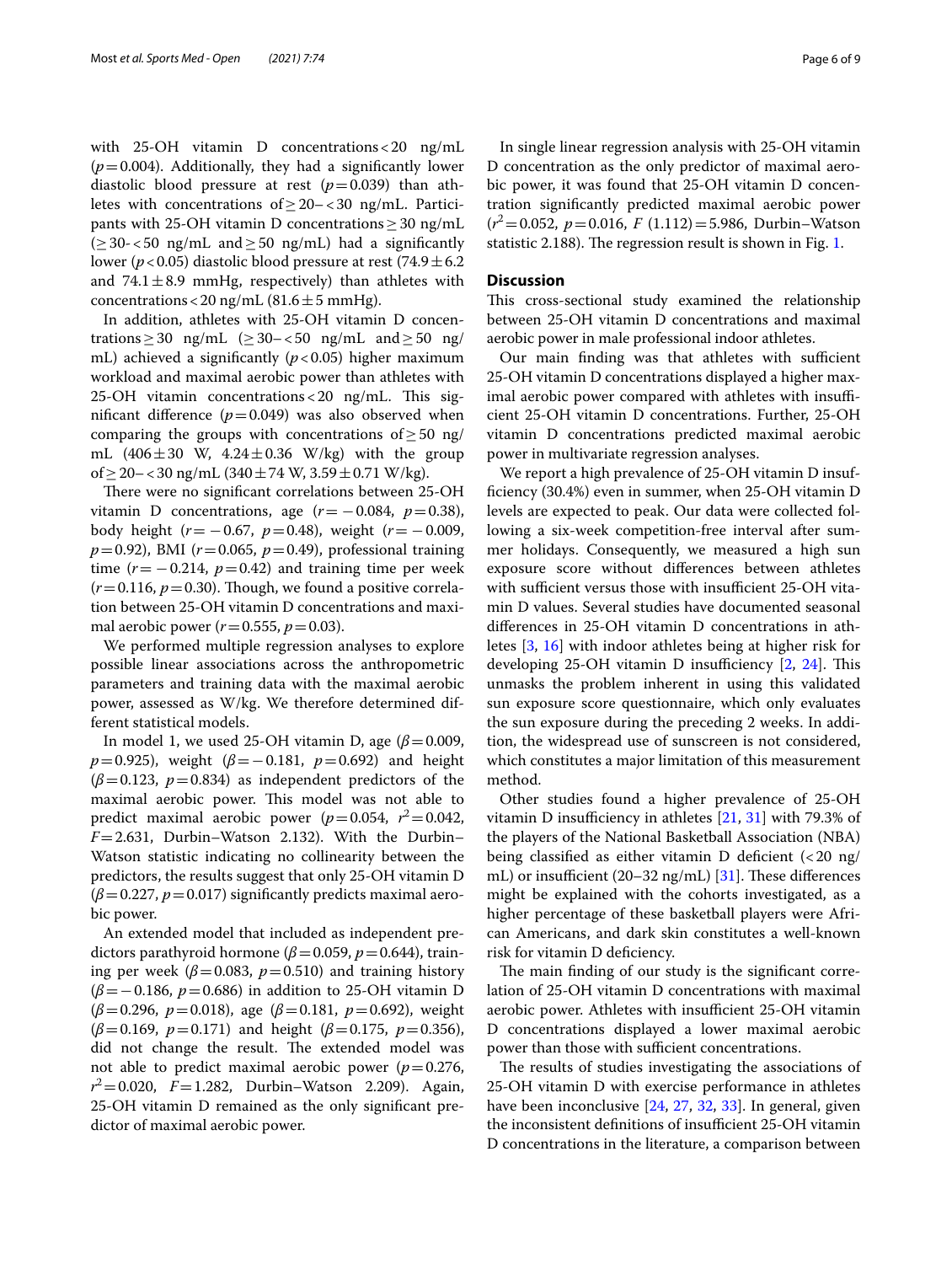

<span id="page-6-0"></span>studies is challenging. Moreover, diferent exercise testing methods and determination of performance levels limit comparisons. Other important factors to consider when reviewing recent literature is the sports type investigated, the baseline individual training profle, age and sex, especially in athletic populations. Professional athletes typically have minimal margins for improvement due to their exceptionally high training status. This might explain the comparatively small, though signifcant, percentage of maximal performance variance explained by 25-OH vitamin D in our athletes. The observation by Ardestani et al. that the efect of 25-OH vitamin D is the greatest in individuals with low levels of physical activity supports this contention [\[34](#page-8-31)].

It was suggested that vitamin D may improve muscle mass and strength. Further positive efects of higher vitamin D levels on skeletal muscle regeneration and on reparative processes following exercise have been suggested [\[2](#page-8-1)]. Hence, 25-OH vitamin D may afect physical performance via direct improvement of muscular function and, in addition, via muscular regeneration processes [\[2](#page-8-1)]. Correspondingly, positive associations between serum concentrations of 25-OH vitamin D and skeletal muscle strength in professional judo athletes [[24](#page-8-20)] and elite soccer players were reported [[27\]](#page-8-23). In professional ice-hockey athletes, positive associations of 25-OH vitamin D concentrations with measures of maximalintensity exercise performance (grip strength, vertical jump performance, and power production during the Wingate Anaerobic Test) were shown [[35\]](#page-8-32).

In male recreational athletes with vitamin D insufficiency, a signifcantly lower submaximal physical performance on a treadmill ergometer was found compared to those with sufficient concentrations  $[36]$  $[36]$ . Similar associations were observed in individuals at diferent stages of life, with focus on both ordinary everyday musculoskeletal tasks and peak athletic performance [\[37](#page-8-34)].

Overall, the infuence of vitamin D on muscle strength, especially lower muscle strength in professional athletes, was evident in most studies and was physiologically explained by diferent vitamin D receptor expressions in various muscle groups. Vitamin D afects the number and diameter of type II muscle fbers, which mainly regulate the ability to perform short high-power exercises [ $38$ ]. These considerations are important in the interpretation of our own results, as we included experienced elite handball and ice- hockey athletes. Competitive team handball and ice-hockey are both classifed as high-intensity mixed sports which impose high loads on the cardiovascular system. They are characterized by repetitive bouts of high-intensity activities interspersed with brief recovery periods. Players need the ability to perform repeatedly at maximal or near maximal intensities such as sprinting and quick changing of directions throughout the match.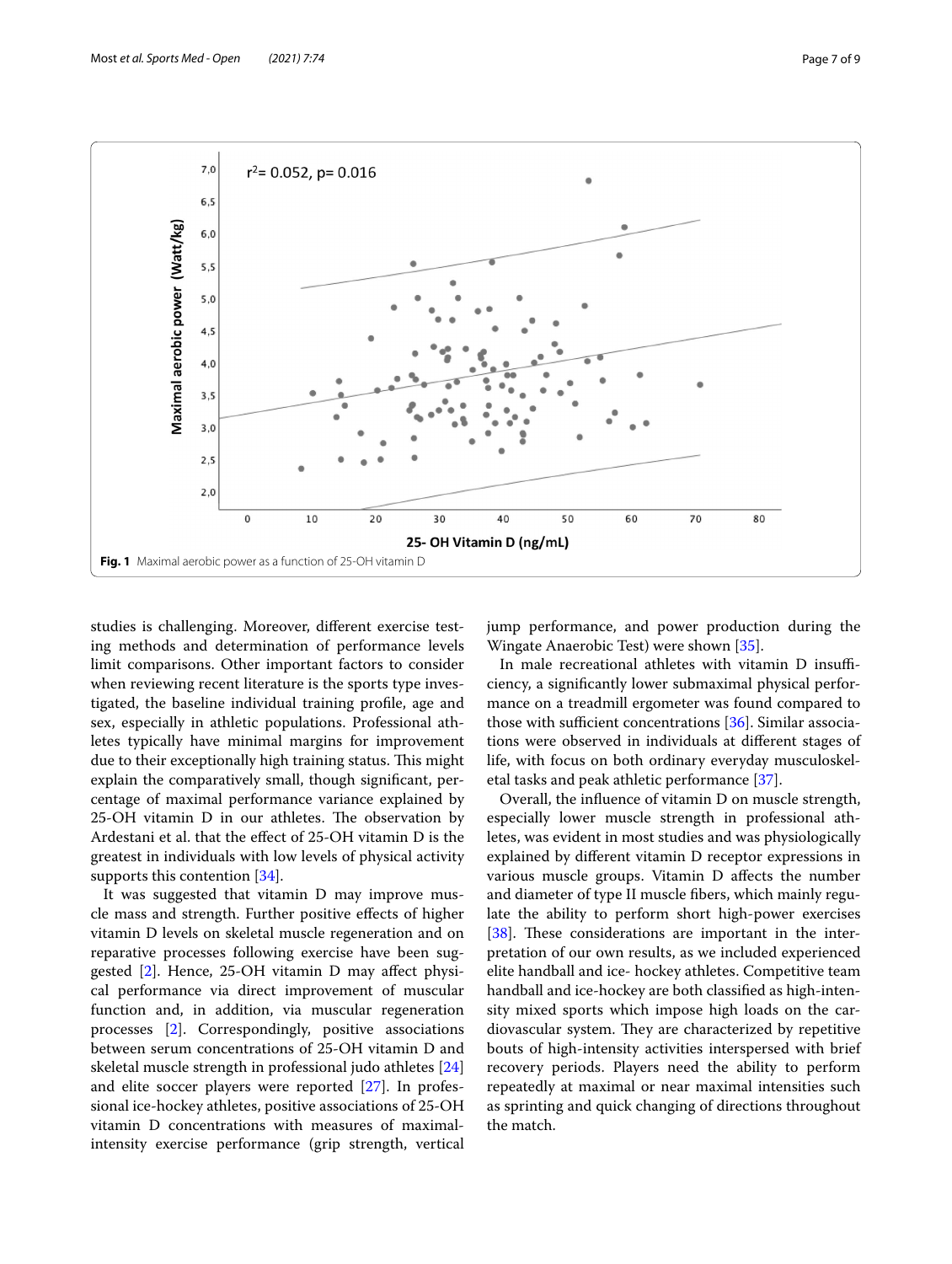A positive infuence of vitamin D on accelerated muscle recovery after intensive exercise has also been suggested. This aspect is of particular relevance to highly trained athletes who are exposed to frequent and repetitive bouts of intensive exercise throughout the week [[2\]](#page-8-1). As muscle biopsies and signaling pathways were not part of our investigation, we are unable to speculate how vitamin D-expedited recovery might have infuenced our results.

#### **Limitations and Strengths of the Study**

Several limitations should be considered in interpreting our results. First, we did not have a control group (outdoor athletes or untrained persons), and we assessed the 25-OH vitamin D concentrations and the maximal aerobic power at a single time point in summer. Hence, longitudinal data and information about 25-OH vitamin D concentrations and physical performance in spring, fall and winter are missing. Second, we did not evaluate habitual dietary intake of the athletes to assess nutritional vitamin D uptake. This might have affected our results. Third, self-reported data via questionnaire to obtain information about sun exposure might not be a reasonably accurate method to assess the real impact of natural sunlight on the 25-OH vitamin D concentrations in our athletes. In particular, the lack of information about sunscreen use has to be seen as a major limitation in this setting. Moreover, our study participants were all male Caucasians, so that the results of our study cannot be translated to other professional athletes in general. Another limitation is possibly the cross-sectional design of our study. Cross-sectional studies are observational in nature, analyzing data from individuals of a population at a single point in time. This precludes inferring causality [[39\]](#page-8-36).

A notable strength of our investigation is the homogenous cohort of experienced male elite athletes sharing the same age, anthropometry, freedom from cardiovascular disease and being medication naïve. The rigorous assessment of maximal aerobic power, using a standardized exhaustive exercise test, further strengthens our analysis.

# **Conclusions**

In conclusion, we report a high prevalence of 25-OH vitamin D insufficiency in male professional indoor athletes, even in summer when peak levels are reached. 25-OH vitamin D insufficiency was associated with lower maximal aerobic power, as assessed with a standardized exhaustive cycling ergometer test. Furthermore, the 25-OH vitamin D concentration was identifed as the only independent predictor of maximal aerobic power in these athletes, highlighting the impact of 25-OH vitamin D on physical performance.

Therefore, our data support the implementation of monitoring 25-OH vitamin D concentrations in professional indoor athletes throughout the season to avoid insufficient 25-OH vitamin D concentrations.

Whether the threshold of 30 ng/mL 25-OH vitamin D, which was recommended to maintain skeletal health, is also suitable to ensure optimal physical performance in professional athletes, should be addressed in further prospective studies.

#### **Abbreviations**

BMI: Body mass index; ECG: Electrocardiogram; max: Maximal; min: Minutes; MPO: Maximum power output; SD: Standard deviation; VO2max: Maximum oxygen uptake; W: Watt.

## **Supplementary Information**

The online version contains supplementary material available at [https://doi.](https://doi.org/10.1186/s40798-021-00363-1) [org/10.1186/s40798-021-00363-1](https://doi.org/10.1186/s40798-021-00363-1).

<span id="page-7-0"></span>**Additional fle 1.** p-values for comparison of values for each variable from Table [3](#page-4-0) with the different groups.

#### **Acknowledgements**

We would like to thank Dr. Elizabeth Martinson and Dr. Lutz Kraushaar for providing an excellent scientifc language editing.

#### **Authors' contributions**

AM, PB, CH, OD, and HN contributed to the conception and design of the study. AM, PB, TB, and OD contributed to the acquisition, analysis, or interpretation of data for the work. AM and PB drafted the manuscript. All authors read and approved the fnal manuscript.

#### **Funding**

Open Access funding enabled and organized by Projekt DEAL.

#### **Availability of data and materials**

The datasets used and/or analyzed during the current study are available from the corresponding author on reasonable request.

#### **Declarations**

# **Ethics approval and consent to participate**

The ethics committee of the Faculty of Medicine at the Justus Liebig University of Giessen assessed ethical and medical-scientifc aspects of our study and gave their approval (AZ 205/15). Written informed consent was obtained from each athlete for the publication. The study meets the criteria of ethical requirements.

#### **Consent for publication**

Not applicable.

#### **Competing interests**

AM, OD, HN, CH, TB, and PB declare that they have no potential conficts of interest that might be relevant to the contents of this manuscript.

#### **Author details**

<sup>1</sup> Department of Cardiology and Angiology, Justus- Liebig- University Giessen, Klinikstrasse 33, 35392 Giessen, Germany. <sup>2</sup>Kerckhoff Heart and Thorax Center, Bad Nauheim, Germany. <sup>3</sup> Department of Cardiology, Internal Intensive Care, General Internal Medicine, Sana Klinikum, Offenbach, Germany.

Received: 3 May 2021 Accepted: 21 September 2021Published online: 14 October 2021